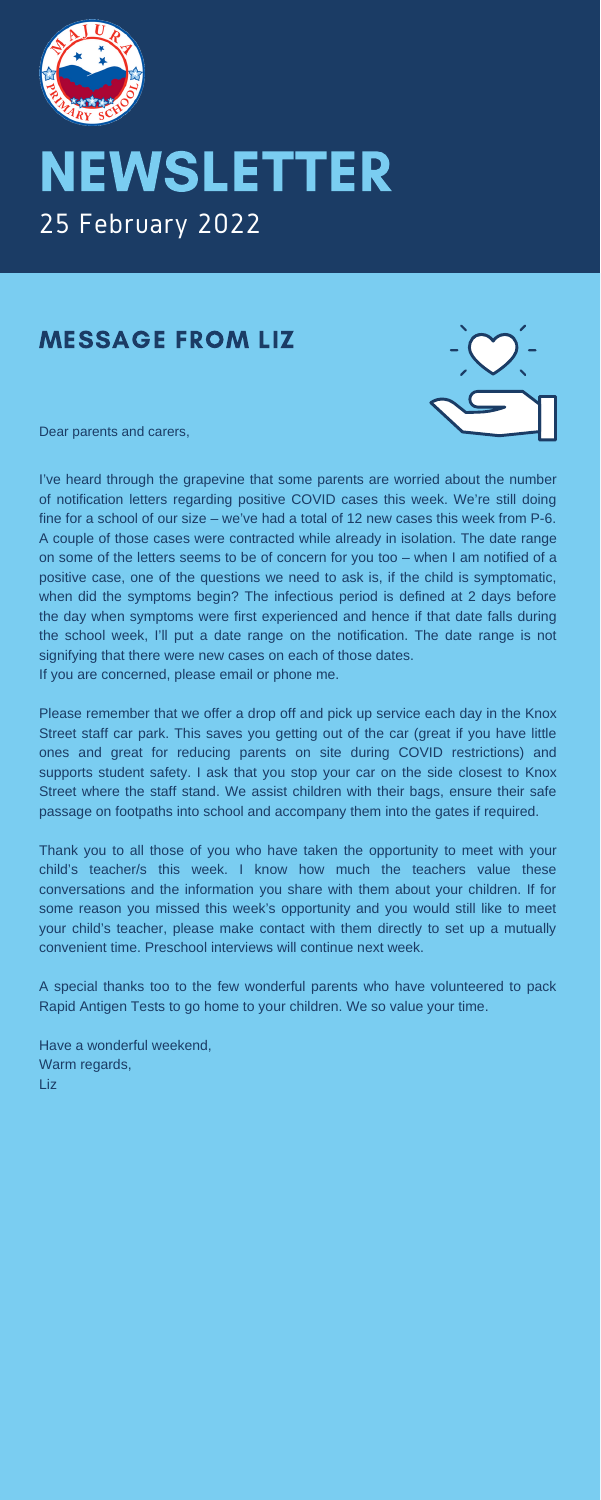# COVID-19 VACCINATIONS



There are many benefits of getting your children vaccinated against COVID-19:

- to protect them although children are at lower risk of serious illness, they are not immune from COVID-19.
- to protect others younger people and children experience the highest rates of COVID-19 and are one of the biggest spreaders of the virus. Children who are vaccinated are less likely to pass the virus onto others.
- Less disruption from school being vaccinated will make your child less likely to experience disruption from school, socialising with others and doing other activities they love.

#### Find out more at: covid 19. act.gov. au/vaccine children





# MASKS IN SCHOOLS



Mask rules remain in schools

The mask rules for ACT schools and early childhood settings have not changed. Face masks must continue to be worn by staff and visitors in all indoor spaces at school and early childhood education and care settings.

Students in years 7 to 12 are also required to wear a face mask while in an indoor space at school.

The wearing of masks for primary school students is at the discretion of the student and their parents/carers but is not recommended for children in ECECs, or preschool to year 2.

The measures we have in place, including mask-wearing, are helping to limit the impact of COVID-19 and ensure continuity of learning for our students.